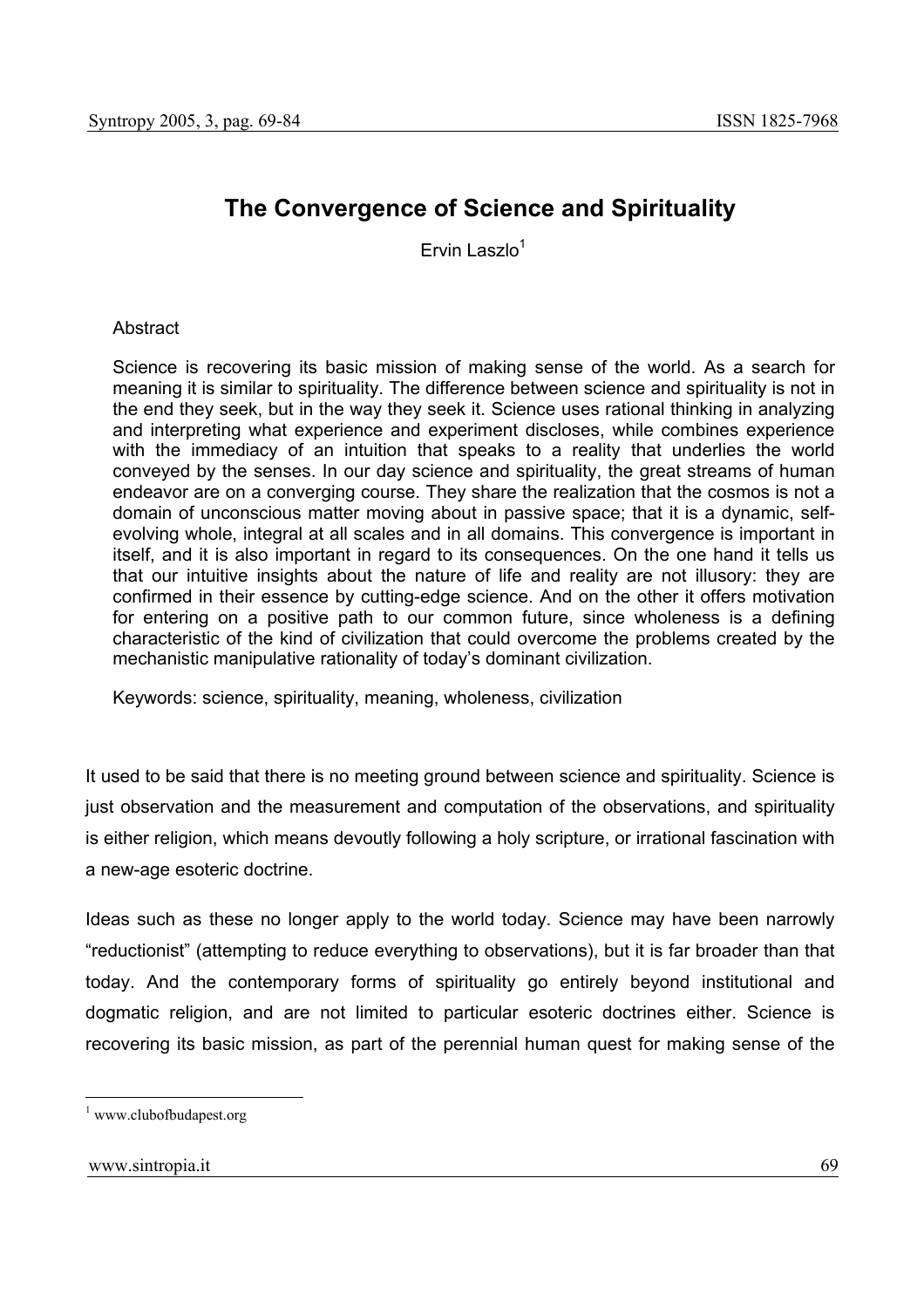world. It is a search for meaning, and in that regard it is similar to the emerging forms of spirituality. The difference between contemporary science and spirituality is not in the end they seek, but in the way they seek it. Science uses rational thinking in analyzing and interpreting what experience and experiment discloses, while combines experience with the immediacy of an intuition that speaks to a reality that underlies, and is essentially different from, the world conveyed by the senses.

Contemporary society needs both science and spirituality, the former for a credible view of the world, and the latter for finding deeper meaning in life and experience. Yet modern Logos-civilization has created a seemingly insuperable gulf between science and spirituality, obliging people to choose one to the exclusion of the other. This was not always so. In the history of civilization, the common roots of science and spirituality were recognized by humanists, philosophers, and philosophically inclined scientists. The Hellenic thinkers, precursors of the modern scientist-philosophers, were at home with rational discourse about the world as well as with a deeper reality that would underlie it; they spoke of the "primary substance" of the universe just as readily as of beauty, the good, and the soul. There was no gap in their thinking between everyday observation and deep intuition, no gulf between "science" and "spirituality."

The gulf separating science and spirituality arose at the dawn of the modern age. Scientific inquiry had legitimacy in the eyes of the late medieval Church only if it limited itself to "natural philosophy," leaving "moral philosophy"—all things to do with values and ethics, and mind and soul—to Christian theology. Giordano Bruno was burned at the stake for transgressing this divide, while Galileo managed to escape. He made a careful distinction between "primary qualities" such as the solidity of bodies, their extension, figure, number, and motion, and secondary qualities such as color, taste, beauty, or ugliness. He claimed freedom for science only for the investigation of the former. This distinction was reinforced when Descartes separated "thinking substance" (*res cogitans*) from "extended substance" (*res extensa*) and identified the one with human consciousness and the other with everything else in the world. Clearly, a thinking substance capable of perceiving secondary qualities can be spiritual, but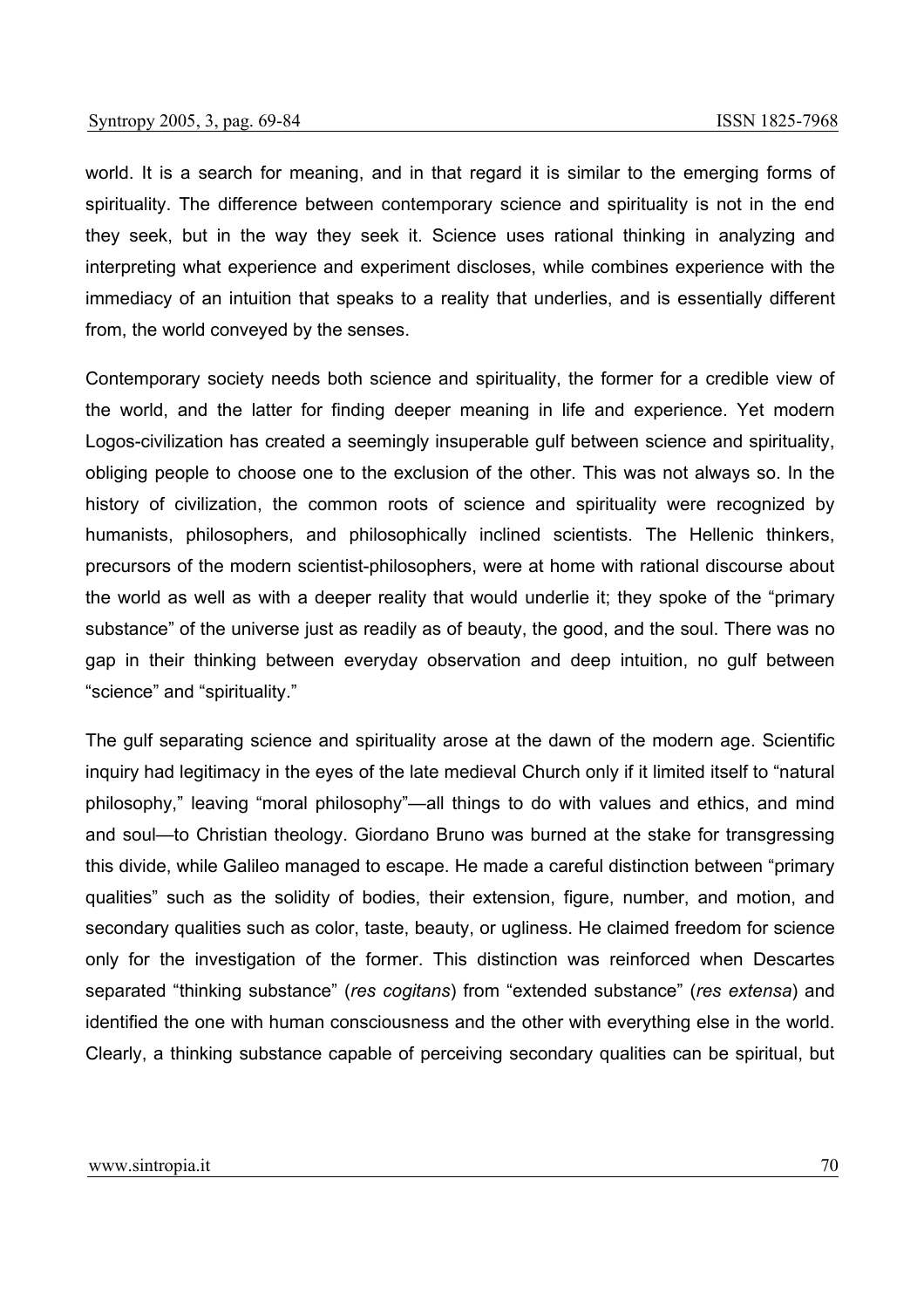there is no way that an extended substance that only has solidity, extension, number and motion can be that…

The growing gulf between the material world and the world of mind and spirit did not prevent great scientists from seeking a meeting-ground between them. The founders of modern science were integral thinkers. Bruno, Galileo, Copernicus, Kepler, and Newton himself, had deep spiritual, even mystical streaks. Nor did spirituality lack in the giants of 20th century science. As their writings testify, it was present in Einstein, Schrödinger and Bohr, and in Pauli and Jung, to mention but a few.

A breaching of the gulf is attempted also from the side of spirituality. There is a veritable renaissance of spirituality in industrial societies, with more and more people having a personal experience of the spiritual aspects of existence. They are asking how their spiritual insights and experience would relate to the scientific view of the world. The question is increasingly pressing, for science continues to enjoy credibility in the eyes of most people, while the reality of spiritual experience is becoming more and more evident. How to reconcile them? The dilemma is evident in the evident hunger for the more serious kind of spiritual literature, and also for popular science-literature. The quantum physics-inspired film, *What the Bleep Do We Know*?, scheduled initially for art cinemas, made the multiplexes throughout the United States and has moved to Europe and the rest of the world. A recent survey of the thinking of Americans found that 57 percent of people believe that a "global awakening to higher consciousness" is taking place.

Reductionist-materialistic science cannot furnish meaningful answers to people's queries about the way science would relate to spirituality. It finds no human meaning in the laws and processes of nature; it ascribes life and mind to an accidental configuration of genes and the universe itself to a serendipitous "Big Bang" that produced the seemingly improbable physical conditions under which life and mind could evolve. But reductionist-materialist science is on the way out. The emerging world concept at science's leading edge offers a promising ground for a meeting with spirituality. It is not reductionist, but holistic. It merits deeper acquaintance.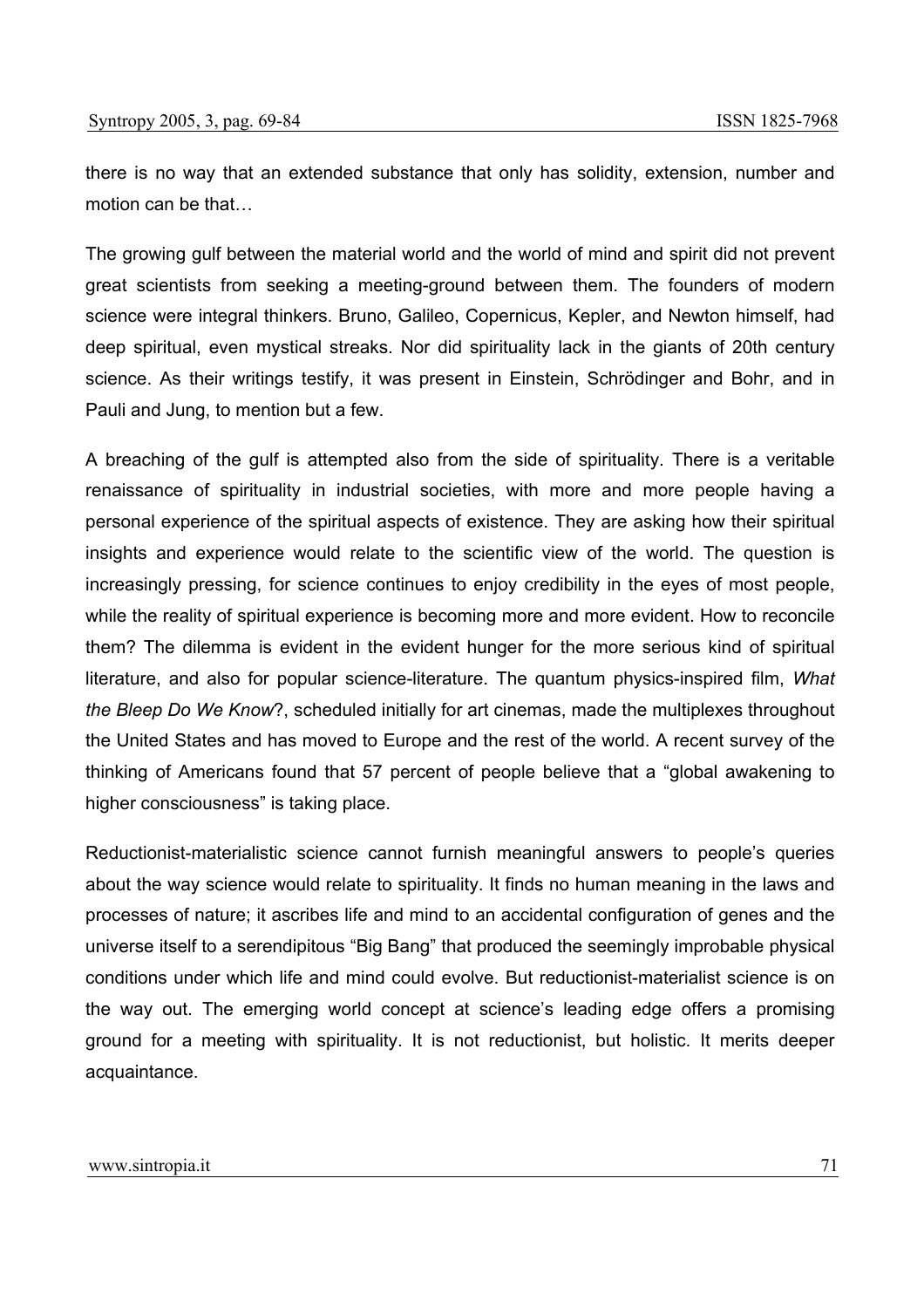## *The holism of the new physics*

Classical physics was mechanistic and reductionist. It reposed on Newton's uncontested laws of nature, published in his *Philosophiae Naturalis Principia Mathematica* in 1687. These laws and the system in which they are stated became the foundation of modern-age Logos, the mechanistic worldview that achieved its fullest expression in the industrial civilization of the twentieth century. They demonstrated with geometrical certainty that material bodies are made up of mass points and that they move according to mathematically expressible rules on Earth, while planets rotate in accordance with Kepler's laws in the heavens. They showed that the motion of all masses is fully determined by the conditions under which motion is initiated, just as the motion of a pendulum is determined by its length and its initial displacement and the motion of a projectile is determined by its launch angle and acceleration.

But classical physics is not the physics of our day. Although Newtonian laws apply to objects moving at modest speeds on the surface of the Earth, the conceptual framework by which these motions, as all observed phenomena, are embedded has shifted radically. Today "quanta," the fundamental units of the physical world, are known to be intrinsically and instantly "entangled" with each other, creating subtle strands of connection that span the cosmos. The idea of instant and intrinsic connection goes back to a concept advanced by Erwin Schrödinger in the 1930s. It is "entanglement." Its reality has been demonstrate over and over again in numerous repeated experiments. Physicists have accepted the strange fact that all quanta in the universe, in particular those that share, or have ever shared, the same quantum state, are intrinsically entangled with each other. This means that in its totality the physical universe is an intrinsically and instantaneously interconnected whole—a far cry from the Newtonian universe of mechanically interacting independent mass points.

The Newtonian mechanical view of nature had begun to crumble at the end of the nineteenth century. The supposedly indivisible atom proved fissionable to a bewildering variety of components that, decades later, dissolved in a swirl of energy. Max Planck discovered that light, like all energy, comes not in a continuous stream but in discrete packets called quanta.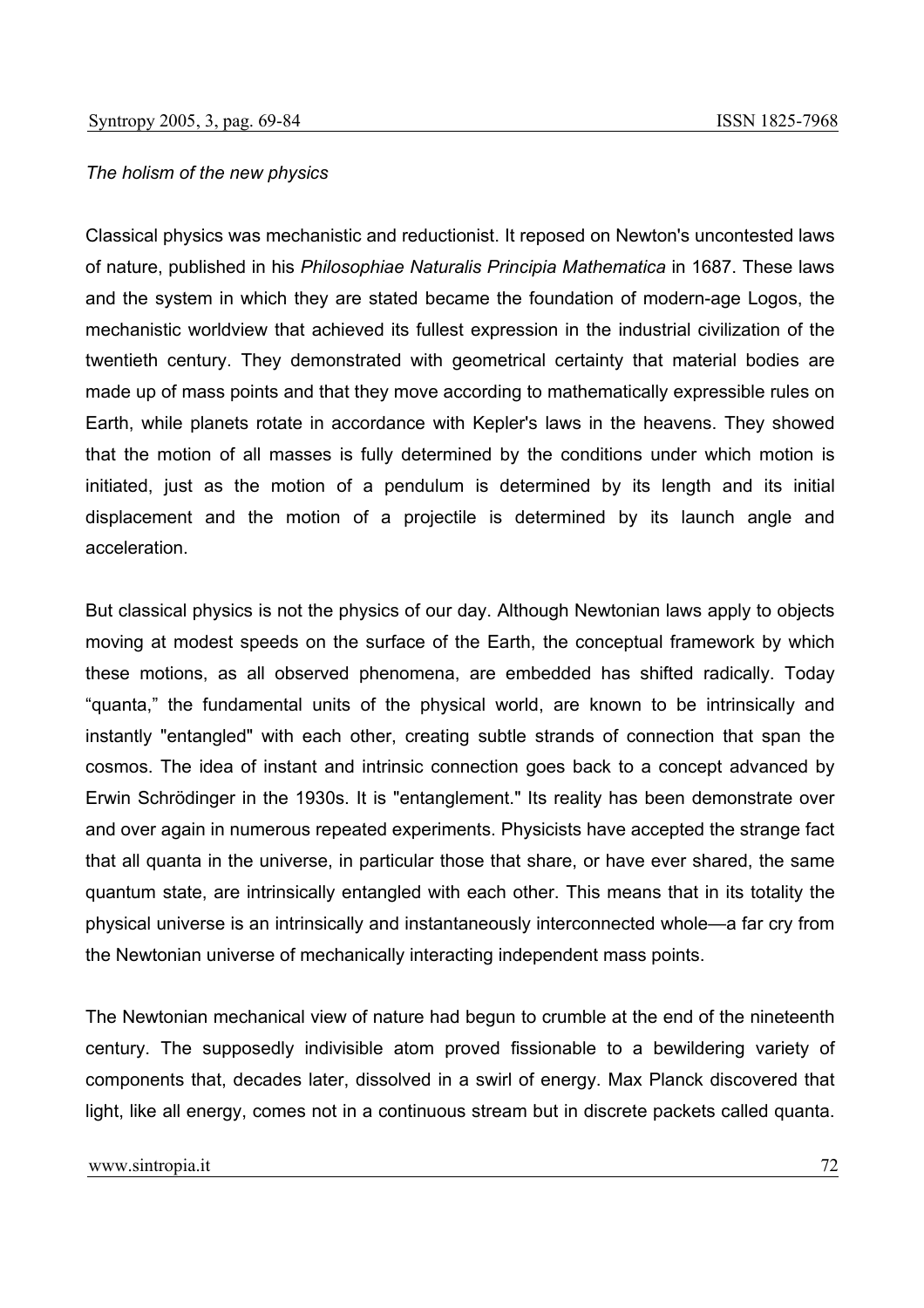Faraday and Maxwell came up with theories of nonmaterial phenomena such as electromagnetic fields, and Einstein advanced the special and the general theories of relativity.

The death-knell of the classical concepts was sounded in the 1920s with the advent of quantum mechanics, the physics of the ultra-small domains of reality. The quanta of light and energy that surfaced in ever more sophisticated experiments refused to behave like commonsense macroscale objects. Their behavior proved to be more and more weird. Einstein, who received the Nobel prize for his work on the photoelectric effect (where streams of light quanta are generated on irradiated plates), did not suspect, and was never ready to accept, the weirdness of the quantum world. But physicists investigating the behavior of these packets of light and energy found that, until registered by an instrument of detection or another act of observation, quanta have no specific position, nor do they occupy a unique state. It appears that the ultimate units of physical reality have no uniquely determinable location, and they exist in a superposition of several potential states at the same time.

Perhaps the most remarkable feature of particles is their mutual entanglement. Particles turn out to be highly sociable: once they are in the same quantum state, they remain linked no matter how far they may be from each other. This strange space- and time-transcending connection became apparent when a thought experiment proposed by Einstein with colleagues Boris Podolski and Nathan Rosen (the so-called "EPR experiment") was tested by physical instrumentation. The experiment was first performed by French physicist Alain Aspect in the 1980s and has since been replicated in laboratories all over the world. It is important enough to merit deeper acquaintance.

Einstein proposed the experiment in the expectation that it would overcome the limitation on measuring the various states of a particle simultaneously. The idea is to take two particles in a so-called singlet state, where their spins cancel out each other to yield a total spin of zero. We then allow the particles to separate and travel a finite distance apart. If the spin states of both particles are measured, we would know both of the spin states at the same time.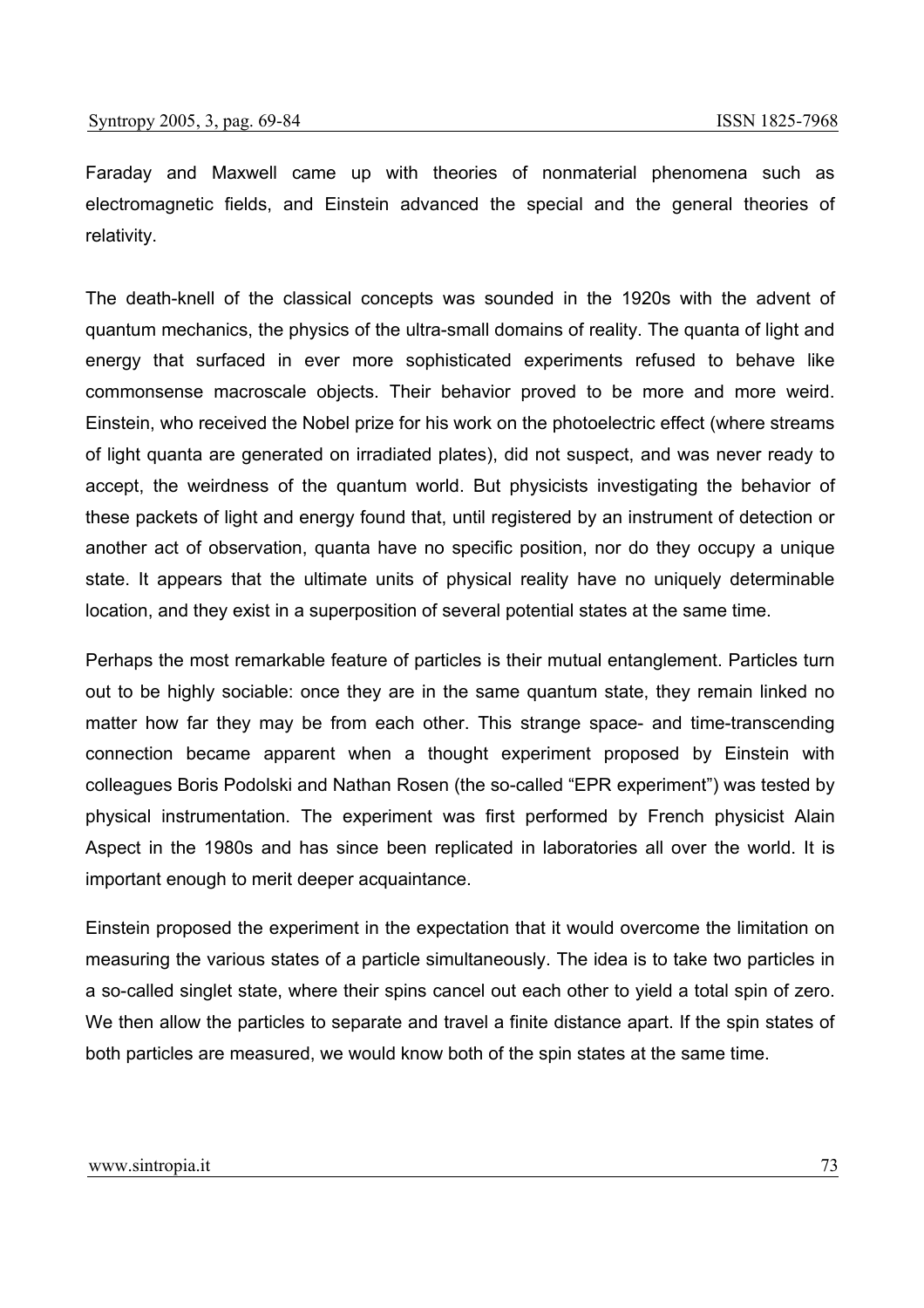When this experiment is carried out, a strange thing takes place: no matter how far the twinparticles are separated, when one measures one of them, the measurement on the other corresponds precisely to the results of the measurement on the first—even though this result was not, and could not have been, known in advance. It is as if the second particle "knew" what is happening to the first. The information that underlies this strange knowledge appears to be conveyed over any finite distance, and to be conveyed nearly instantly. In Aspect's experiments the speed of its transmission was estimated at less than one billionth of a second, about twenty times faster than the velocity of light in empty space. In a subsequent experiment performed by Nicolas Gisin, it proved to be 20,000 times faster than the speed of light.

Widely reported "teleportation experiments" have shown that such "nonlocal connections" exist not only between individual particles, but also between entire atoms. In the spring of 2004 two teams of physicists, one at the National Institute of Standards in Colorado and the other at the University of Innsbruck in Austria, demonstrated that the quantum state of entire atoms can be teleported by transporting the quantum bits ("qubits") that define the atoms. In the Colorado experiment led by M.D. Barrett, the ground state of beryllium ions was successfully teleported, and in the Innsbruck experiment headed by M. Riebe, the ground and metastable states of magnetically trapped calcium ions were teleported.

The physical world is strange beyond description, but it is not incomprehensible. Its relevant feature is time- and space-transcending entanglement, known as *nonlocality*. Nonlocality is both a microphysical and a cosmological phenomenon, it involves the very smallest as well as the very largest structures of the universe. Cosmologists Menas Kafatos and Robert Nadeau entitled their study of the cosmos *The Nonlocal Universe*, and English physicist Chris Clarke did not hesitate affirm that the whole universe is an entangled quantum system—it always has been, and always will be, fully coherent. For U.S. quantum theorist Henry Stapp, the finding of nonlocality is the most profound discovery in all of science.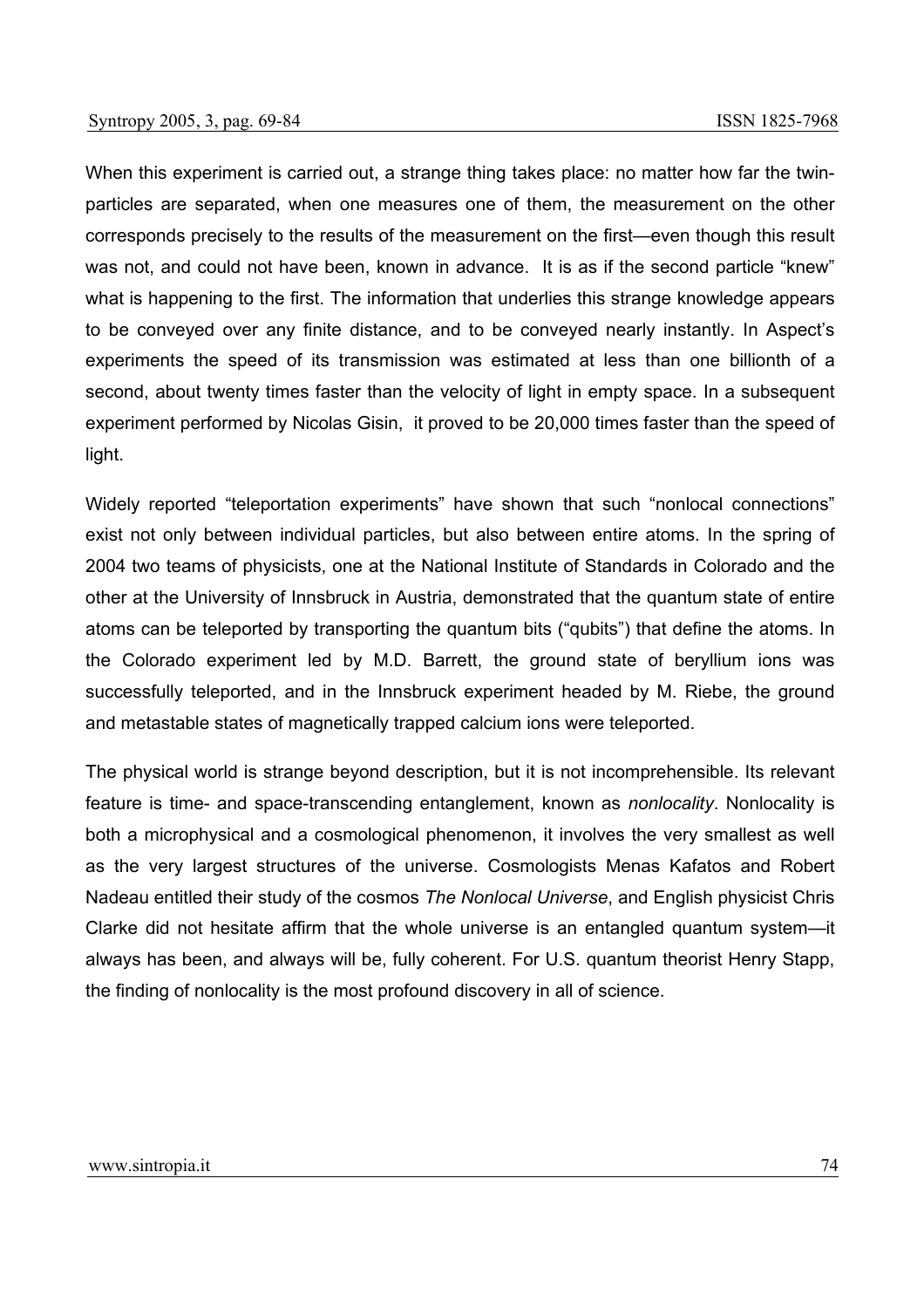## *The holism of the new biology*

For the better part of the past two centuries holism in biology was considered idealistic or metaphysical. It was associated with vitalism (the concept that life is infused with a vital force or energy), or teleology (the notion that life and evolution tend toward a predetermined goal or "telos"). Reacting to these nineteenth-century ideas, twentieth-century biologists turned to the contrary approach, which was to emulate classical physics in viewing the organism as a complex mechanism. Investigators claimed that the organism can be understood as a collection of independent if interacting parts, such as cells, organs, or organ systems. These can be analyzed individually, and the analysis can show how their interaction produces the functions and manifestations of life in the organism. The analytic approach gave rise to molecular biology and modern genetics and encouraged the current trend toward genetic engineering. The initial success of these methods and technologies seemed to have provided sufficient proof of the correctness of the approach from which they sprang.

However, in the late twentieth century the mechanistic conception of life came to be increasingly questioned. Innovative biologists noted that the alternative to mechanism is not a return to vitalism and teleology but adopting an organismic approach. This has been explored as a philosophy by the great process thinkers of the late nineteenth and early twentieth century, such as Henri Bergson, Samuel Alexander, Lloyd Morgan, and Alfred North Whitehead. The latter's concept of the organism as a fundamental metaphor for all entities of the physical and the living world served as the rallying point for the post-Darwinian developmental schools of the new biology.

The developmental approach maintains that organisms have a level and form of integrity that cannot be fully understood merely by studying their parts and their interaction. The concept "the whole is more than the sum of its parts" holds, for when the parts are integrated within the living organism, properties emerge and processes take place that are not the simple sum of the properties or aggregate of the processes of the parts. The living organism cannot be reduced to the interaction of its parts without losing its "emergent properties"—the very characteristics that make it living.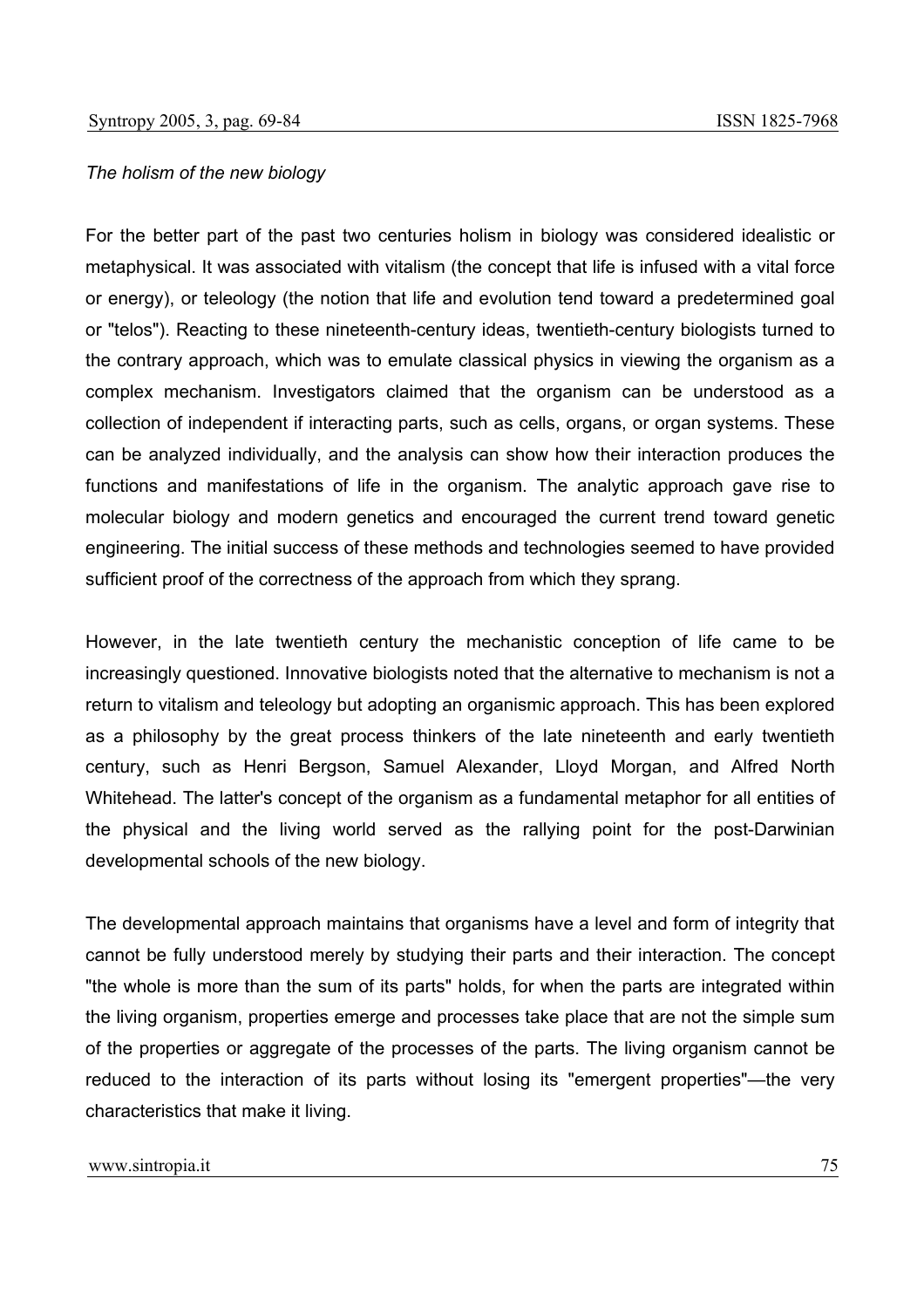"Coherence" is the concept that best expresses the wholeness now discovered in the domains of life. An organically coherent system is not decomposable to its component parts and levels of organization. In the words of biophysicist Mae Wan Ho, such a system is dynamic and fluid, its myriad activities self-motivated, self-organizing, and spontaneous, engaging all levels simultaneously from the microscopic and molecular all the way to the macroscopic. There are no controlling parts or levels, and no parts or levels controlled. The applicable concept is not control but *communication*. Thanks to the constant communication of the parts in the organism, adjustments, responses, and changes required for the maintenance of the whole can propagate in all directions at once.

For the understanding of the nature of organic coherence, Ho suggests that a great dance group or a good jazz band is a useful example. Here all performers are perfectly in tune with each other and with the performance, and even the audience becomes one with the dance and the music. The "song and dance" within the living organism ranges over more than seventy octaves, with localized chemical bonds vibrating, molecular wheels turning, microcilia beating, fluxes of electrons and protons propagating, and metabolites and ionic currents within and among cells flowing through ten orders of spatial magnitude.

Similarly to the entanglement of quanta in the physical world, in organic coherence there are intrinsic and instant correlations, enabling changes to propagate throughout the living organism, making even distant sites neighboring. This is incompatible with the mechanistic concept of the organism, where the parts are separate from one another, having definite boundaries and simple location in homogeneous space and time.

Coherence in the living realm ranges from the smallest element in an organism to the full range of life on the planet. It encompasses multi-enzyme complexes inside cells, the organization of cells into tissues and organs, the polymorphism of living species within ecological communities, and the web of local and continental ecologies in the biosphere. It ensures the coordination of the biosphere's myriad organic and ecological systems and their co-evolution.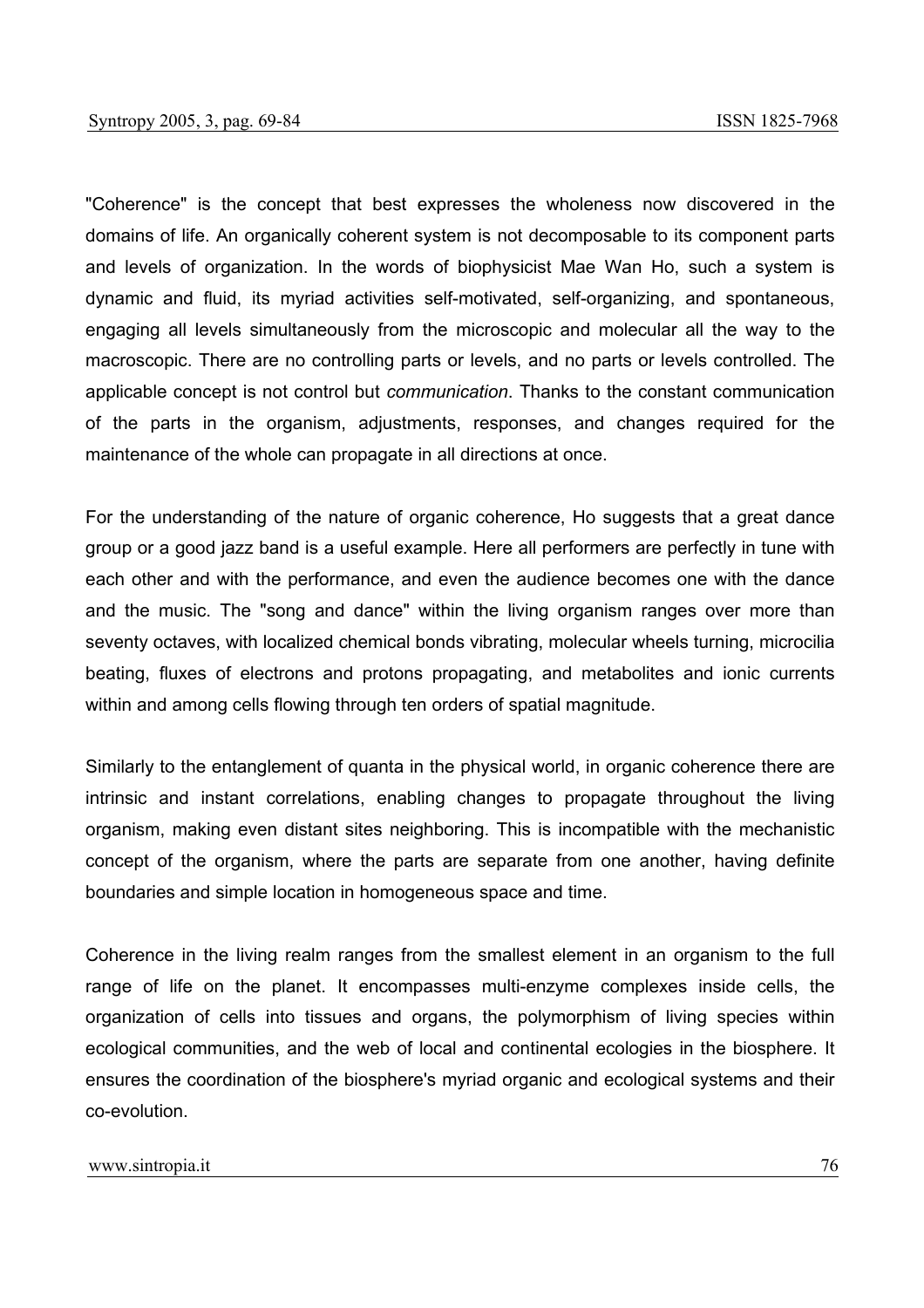The new concept of the evolution of life is considerably different from the classical concept. The latter maintains that biological evolution results from the interplay of two mutually independent factors: the genetic information encoded within the organism (the genome) and the physical organism in which that information is expressed (the phenome). The genome mutates randomly, and the phenome it codes is exposed to a succession of independently evolving environments. There, natural selection weeds out the unfit species and allows the fit to survive and reproduce.

The embracing concept of coherence in the living realm contradicts the mechanistic assumption of chance processes occurring among independent elements. The new concept is more than a philosophical or metaphysical tenet: there is increasing evidence that pure chance, which requires the complete absence of causal links, is not a significant factor in the evolution of life.

The evidence against the role of chance processes in evolution is wide-ranging. Random mutations are unable to explain even the earliest phases of biological evolution—complex structures have appeared within astonishingly brief periods of time. The oldest rocks date from about 4 billion years, and the earliest and already highly complex forms of life (bluegreen algae and bacteria) are more than 3.5 billion years old. The classical theory cannot explain how this level of complexity could have emerged within the relatively short period of about 500 million years: a random mixing of the molecular soup would have taken incomparably longer to produce it.

The chance-based process of mutation and natural selection likewise cannot account for the increasingly complex multicellular organisms that emerged in the course of time. The assembly even of a primitive self-replicating prokaryote (primitive non-nucleated cell) involves building a double helix of DNA consisting of some 100,000 nucleotides, with each nucleotide containing an exact arrangement of thirty to fifty atoms, together with a bi-layered skin and the proteins that enable the cell to take in food. This construction requires an entire series of reactions finely coordinated with each other.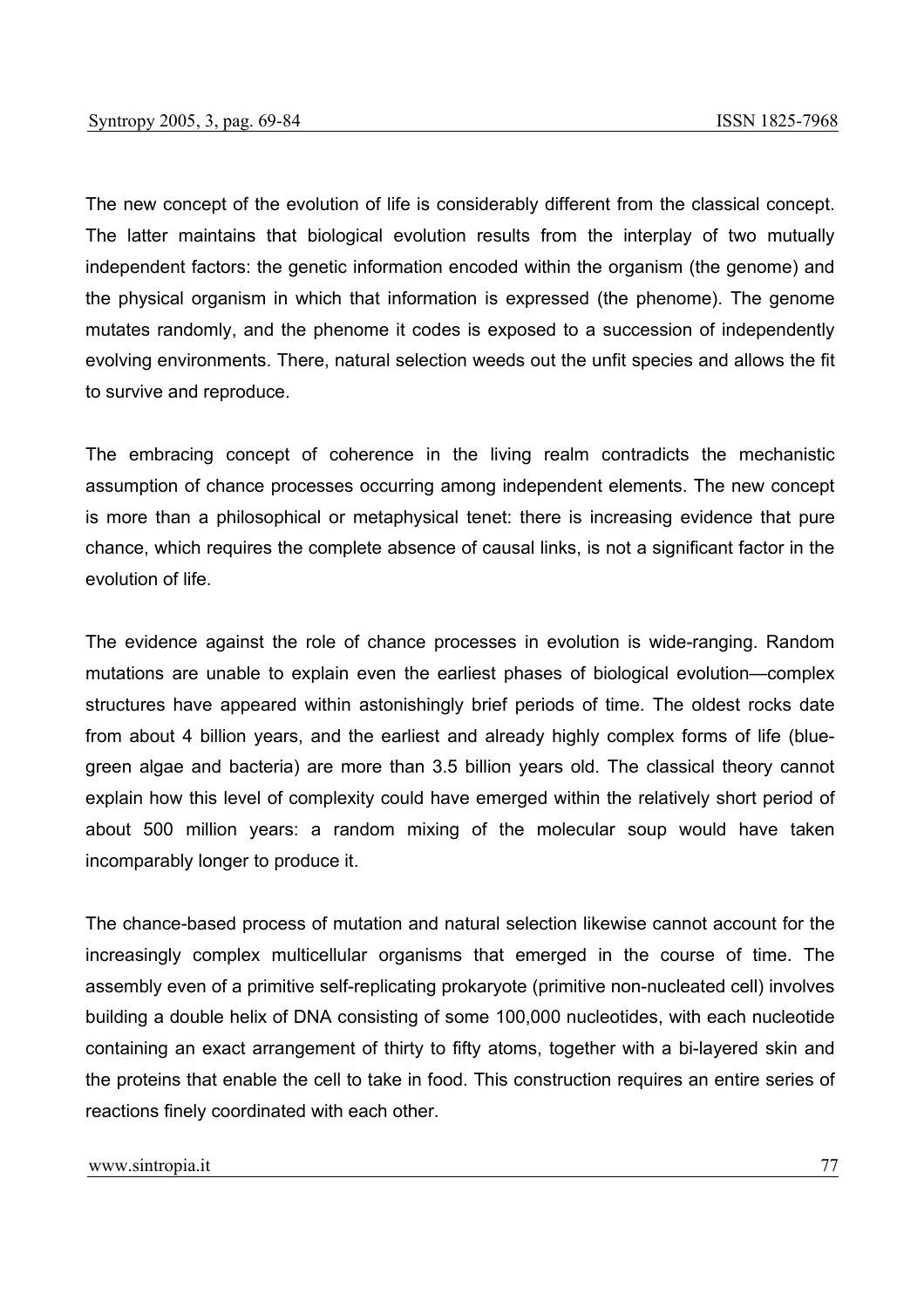Random mutations and natural selection may account for variations within a given species, but the roughly four billion years available on this planet for the evolution of biological complexity could not have been sufficient for these processes to generate today's complex and ordered organisms from their protozoic ancestors. This is because it is not enough for genetic mutations to produce one or a few positive changes in a species; they must produce the full set. The evolution of feathers, for example, does not make for a reptile that can fly; radical changes in musculature and bone structure are also required, along with a faster metabolism to power sustained flight. Each innovation by itself is not likely to offer evolutionary advantage; on the contrary, it is likely to make an organism less fit than the standard form from which it departed. And if so, it would soon be eliminated by natural selection. As a result, a random stepwise elaboration of the genetic code of a species is astronomically unlikely to produce viable results. Mathematical physicist Fred Hoyle pointed out that evolution occurring purely by chance is about as likely as a hurricane blowing through a scrap yard assembling a working airplane.

Life, it appears, comes about by massive and highly coordinated innovations in the genome, rather than by piecemeal variations dictated by chance. If there is no hidden program guiding evolution—a now abandoned teleological thesis—then in some way the environment in which the organism finds itself must be creating a "selection pressure" that limits and orients the genome's mutations.

There is growing evidence for this hypothesis. Experiments in Japan and the United States have shown that rats that developed diabetes when the insulin-producing cells of their pancreas were damaged by a drug administered in the laboratory had offspring in which diabetes arose spontaneously. It appears that the alteration of the rats' somatic cells produced corresponding alterations in the DNA of their germline. In some cases mutations are specifically correlated with the fields or chemicals that affect the organism. When some plants and insects are subjected to toxic substances, they mutate their genome in precisely such a way as to detoxify the toxins and create resistance to them. This is the phenomenon of pesticide resistance—a classic case of feedback regulation in the complex network (or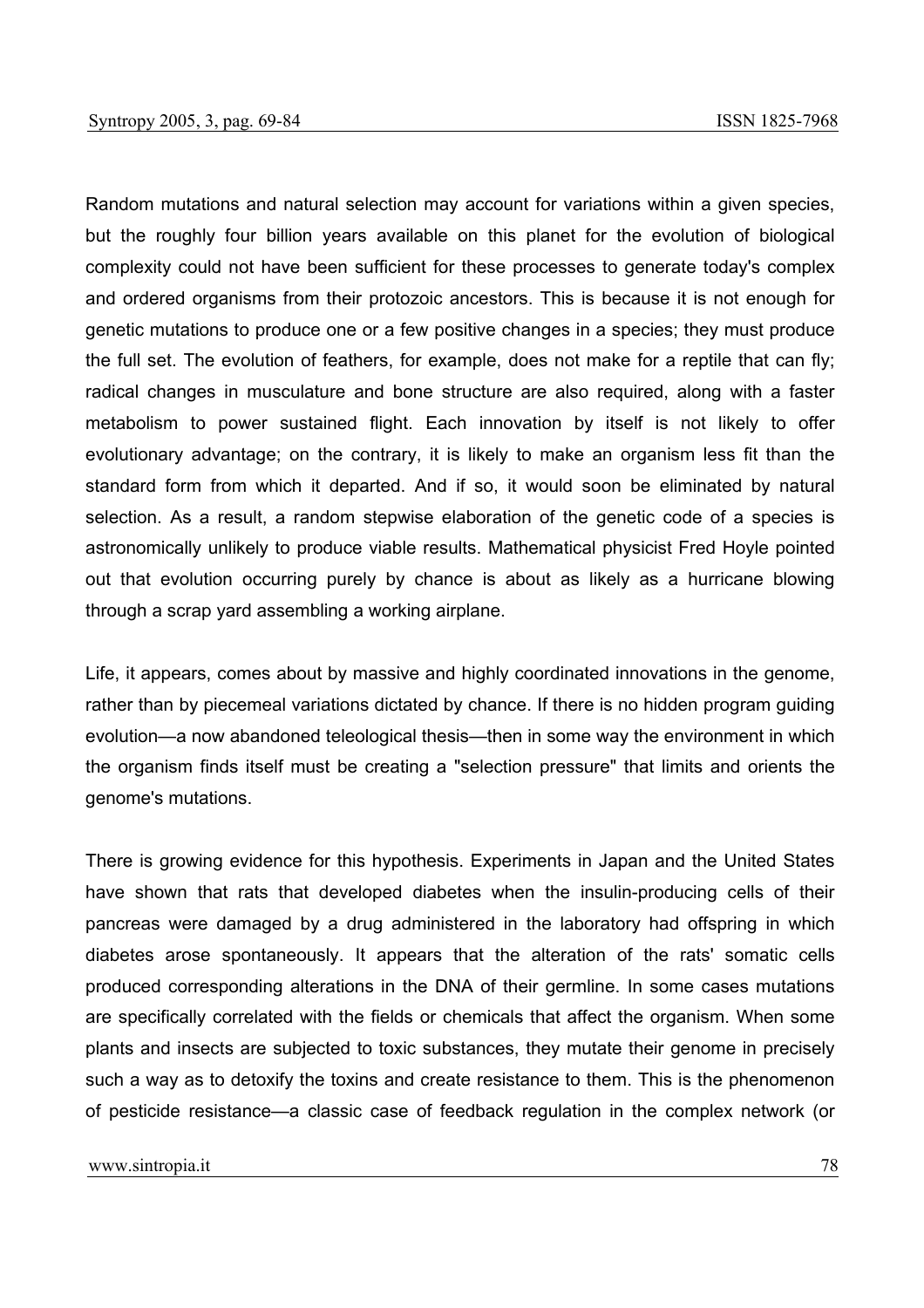"ecology") of genes that governs the organism. Because of this feedback, when bacteria or plants are exposed to sub-lethal levels of toxic substances, they need not wait for random mutations to occur. The genetic changes that come about are part and parcel of the physiological responses common to all cells challenged with toxic substances, including pesticides in plants, antibiotics in bacteria, and anticancer drugs in mammalian cells.

Scientists find that no gene works in isolation: the function of each gene is dependent on the context provided by all the others. The whole ecology of genes exhibits layers and layers of feedback regulation, originating both with the physiology of the organism and with its relationship to its environment. These regulations can change the function of the genes, rearrange them, make them move around, or even mutate them. Thus major mutations are not due to a haphazard recombination of genes but are flexible responses on the part of the genetic network of a living species to the chemical, climatic, and other changes successive generations of organisms experience in their milieu.

The emerging insight combines a long-discredited thesis of Jean Baptiste Lamarck (that the changes the organism experiences can be inherited) with a main pillar of the theory of Charles Darwin (that inheritance must always be mediated by the genetic structure of the organism). The influences an organism experiences in its milieu are indeed affecting subsequent generations—not because changes in the parent organism would be directly communicated to the offspring, but because some effects experienced by the parent organism leave their mark on its "ecology of genes" and are thus handed down from one generation to the next.

The discovery of subtle links between the genome and the organism, and between the whole organism and its environment, means that the living world is not the harsh domain of classical Darwinism, where each struggles against all, with every species, every organism, and every gene competing for advantage against every other. Rather, life evolves through what biologist Brian Goodwin calls the "sacred dance" of the living organism with its milieu. Subtle strains of that dance extend to all the species and ecologies in the biosphere.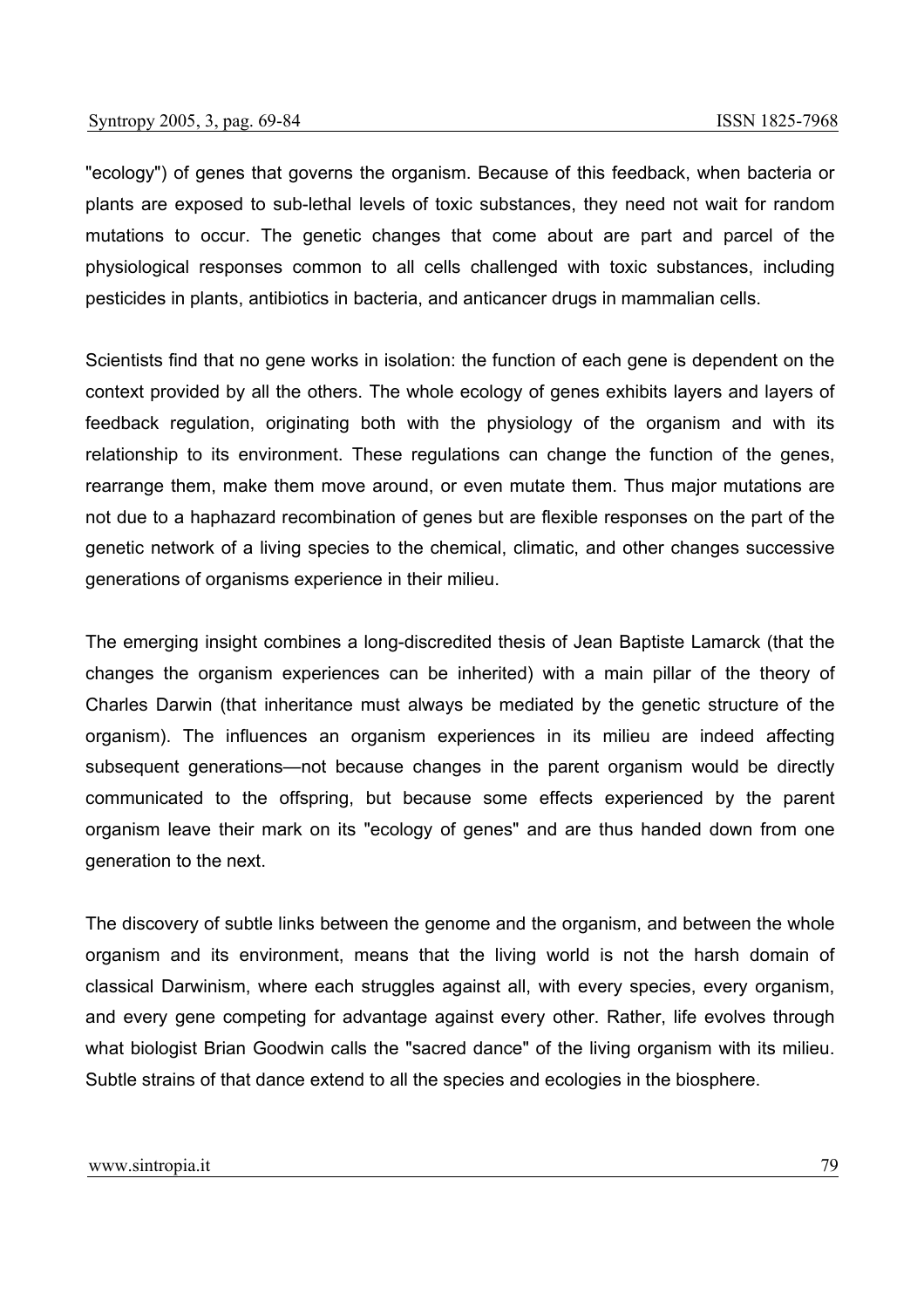In the emerging concept of the new biology, the web of life is just as intrinsically and thoroughly whole as the living organism—and as the world of the quantized particles that underlies them.

## *The holism of the new psychology*

In their latest development also some branches of psychology recognize wholeness in the human psyche, their domain of investigation. This goes considerably beyond the concept entertained by the classical empiricists, behaviorists, and behavioral experimentalists.

In the classical view the external world is perceived only through the senses: it is said that everything that is in the must have been first in the eye. But leading-edge psychologists, psychiatrists, and consciousness researchers are rediscovering what behaviorists have ignored although ancient cultures have always known: that the mind is capable of more subtle and spontaneous intuitions as well. These seemingly paranormal perceptions are called "transpersonal." They furnish the evidence for holism in the sphere of mind and consciousness.

Experimental parapsychology laboratories produce impressive evidence of transpersonal forms of perception and interaction. Controlled tests on extrasensory perception (ESP) date from the 1930s, when J. B. Rhine conducted his pioneering card- and dice-guessing experiments at Duke University. Today's experimental designs are sophisticated and the experimental controls rigorous; physicists often join parapsychologists in carrying out the tests. A whole range of experimental protocols has been developed, from the noise-reduction technique known as the Ganzfeld technique to the highly respected DILS (Direct Interaction with Living Systems) method. Explanations in terms of hidden sensory cues, machine bias, cheating by subjects, and experimenter incompetence or error have all been considered, but they were found unable to account for a number of statistically significant paranormal results. There appears to be an extremely subtle yet profound interconnection among living systems. In particular, human "senders" and "receivers" seem able to interact in ways that go beyond ordinary sense perception.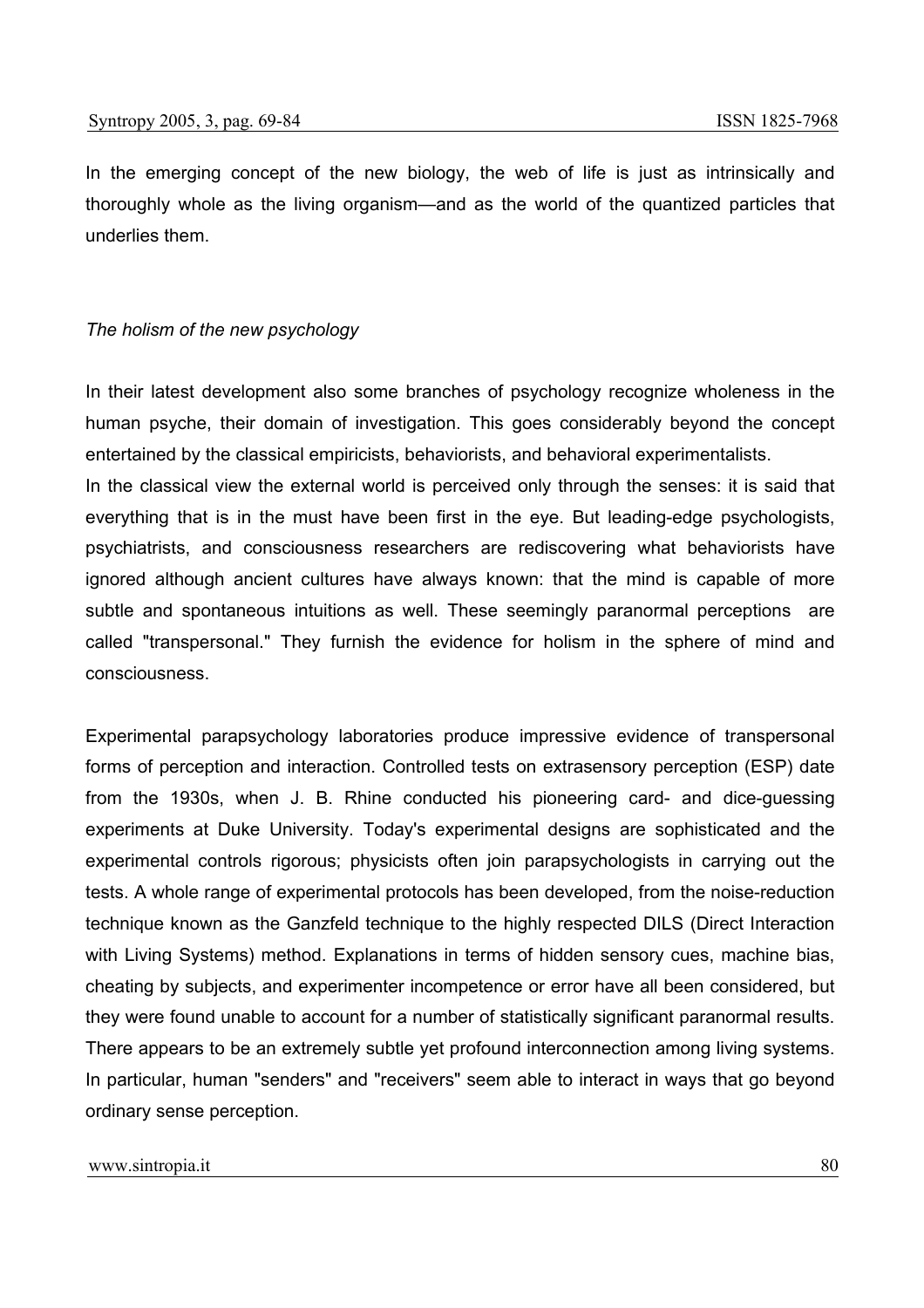In the early 1970s two physicists, Russell Targ and Harold Puthoff, undertook a series of tests on thought and image transference. They placed the "receiver" in a sealed, opaque, and electrically shielded chamber, and the "sender" in another room where he or she was subjected to bright flashes of light at regular intervals. The brain-wave patterns of both sender and receiver were registered on electro-encephalograph (EEG) machines. As expected, the sender exhibited the rhythmic brain waves that normally accompany exposure to bright flashes of light. However, after a brief interval the receiver also began to produce the same patterns, although he or she was not being directly exposed to the flashes and was not receiving ordinary sense-perceivable signals from the sender.

A variety of physiological effects also can be transmitted in the transpersonal mode. Transmissions of this kind came to be known as "telesomatic": they consist of physiological changes triggered in a targeted person by the mental processes of another. Some effects recall the quasi-mythical processes anthropologists call "sympathetic magic." Shamans, witch doctors, and other practitioners of sympathetic magic act not on the person they target but on an effigy of that person, such as a doll. This practice is widespread among traditional peoples; the rituals of Native Americans make use of it as well. In his famous study The Golden Bough, Sir James Frazer noted that Native American shamans would draw the figure of a person in sand, ashes, or clay and then prick it with a sharp stick or do it some other injury. The corresponding injury was believed to be inflicted on the person the figure represented. Observers found that the targeted person often fell ill, became lethargic, and would sometimes die. Dean Radin and his collaborators at the University of Nevada decided to test the positive variant of this effect under controlled laboratory conditions.

In Radin's experiments the subjects created a small doll in their own image and provided various objects (pictures, jewelry, an autobiography, and personally meaningful tokens) to "represent" them. They also gave a list of what makes them feel nurtured and comfortable. These and the accompanying information were used by the "healer" (who functioned analogously to the "sender" in thought- and image-transfer experiments) to create a sympathetic connection to the subject (the "patient"). The latter was wired up to monitor the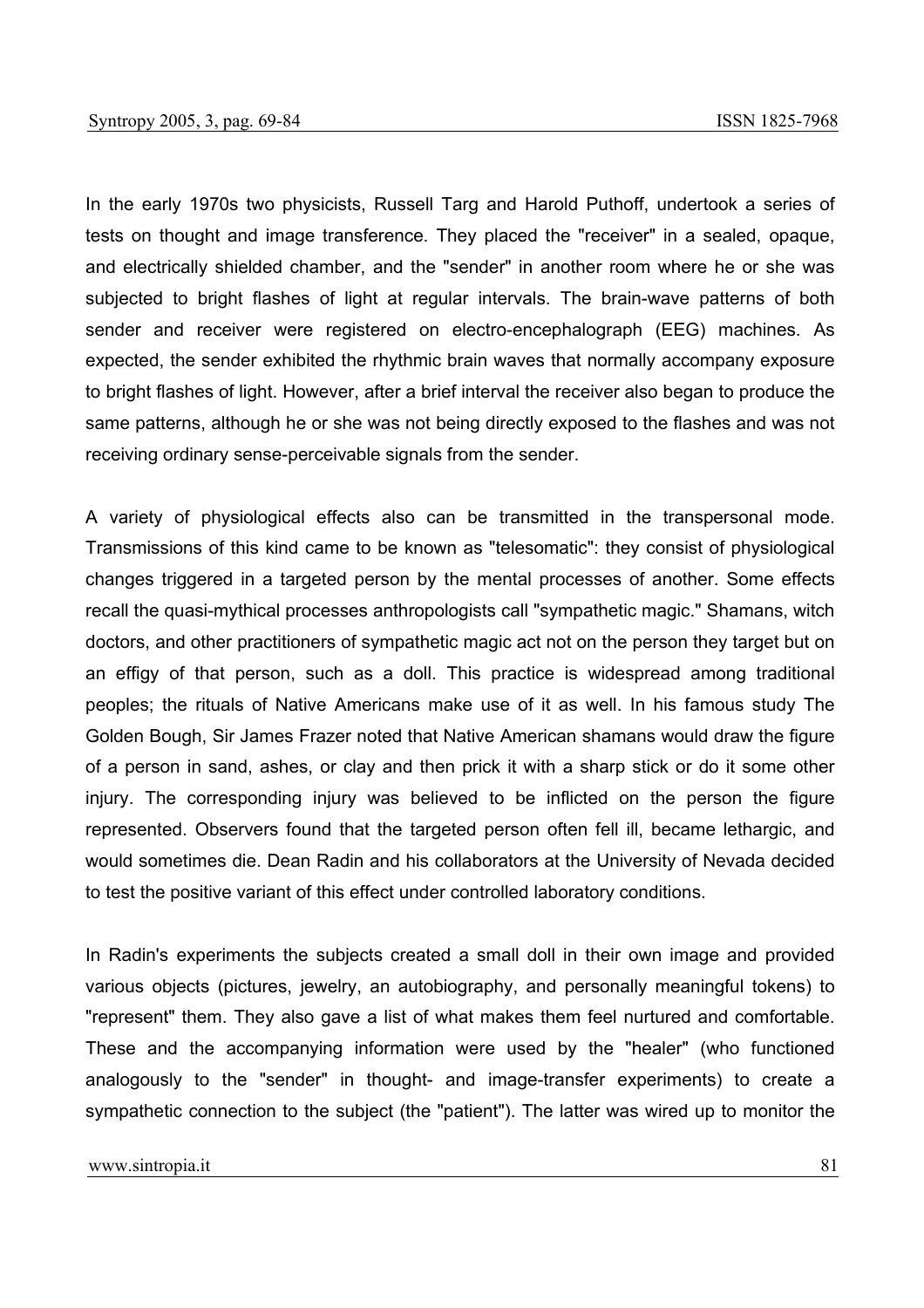activity of his or her autonomous nervous system—electrodermal activity, heart rate, blood pulse volume—and the healer was in an acoustically and electromagnetically shielded room in an adjacent building. The healer placed the doll and other small objects on the table in front of him and concentrated on them while sending randomly sequenced "nurturing" (active healing) and "rest" messages.

It turned out that the electrodermal activity of the patients, together with their heart rate, were significantly different during the active nurturing periods than during the rest periods, and blood pulse volume was significant for a few seconds during the nurturing period. Both heart rate and blood flow indicated a "relaxation response," which makes sense because the healer was attempting to "nurture" the subject via the doll. On the other hand, a higher rate of electrodermal activity showed that the patients' autonomic nervous system was becoming aroused. Why this should be so was puzzling until the experimenters realized that the healers nurtured the patients by rubbing the shoulders of the dolls that represented them or stroked their hair and face. This, apparently, had the effect of a "remote massage" on the patients.

Radin and colleagues concluded that the local actions and thoughts of the healer are mimicked in the remote patient almost as if healer and patient were next to each other. Distance between sender and receiver seems to make little difference. This was confirmed in a large number of trials by experimental parapsychologists William Braud and Marilyn Schlitz regarding the impact of the mental imagery of senders on the physiology of receivers. Braud and Schlitz found that the mental images of the sender could reach out over space to cause changes in the distant receiver. The effects are comparable to those that one's own mental processes produce on one's body. "Telesomatic" action by a distant person is similar to and nearly as effective as "psychosomatic" action by the subject on him- or herself.

This writer's decade long experience with natural healer Dr. Mária Sági and with physician Gordon Flint of the Psionic Medical Society confirms a basic fact: some forms of transpersonal healing, from near or from far away, can effectively replace traditional medical treatment. An impressive number of rigorous studies on spiritual as well as distant healing at medical schools, experimental laboratories, and hospitals support this conclusion. At the request of patients, some healers have been allowed into British National Health Service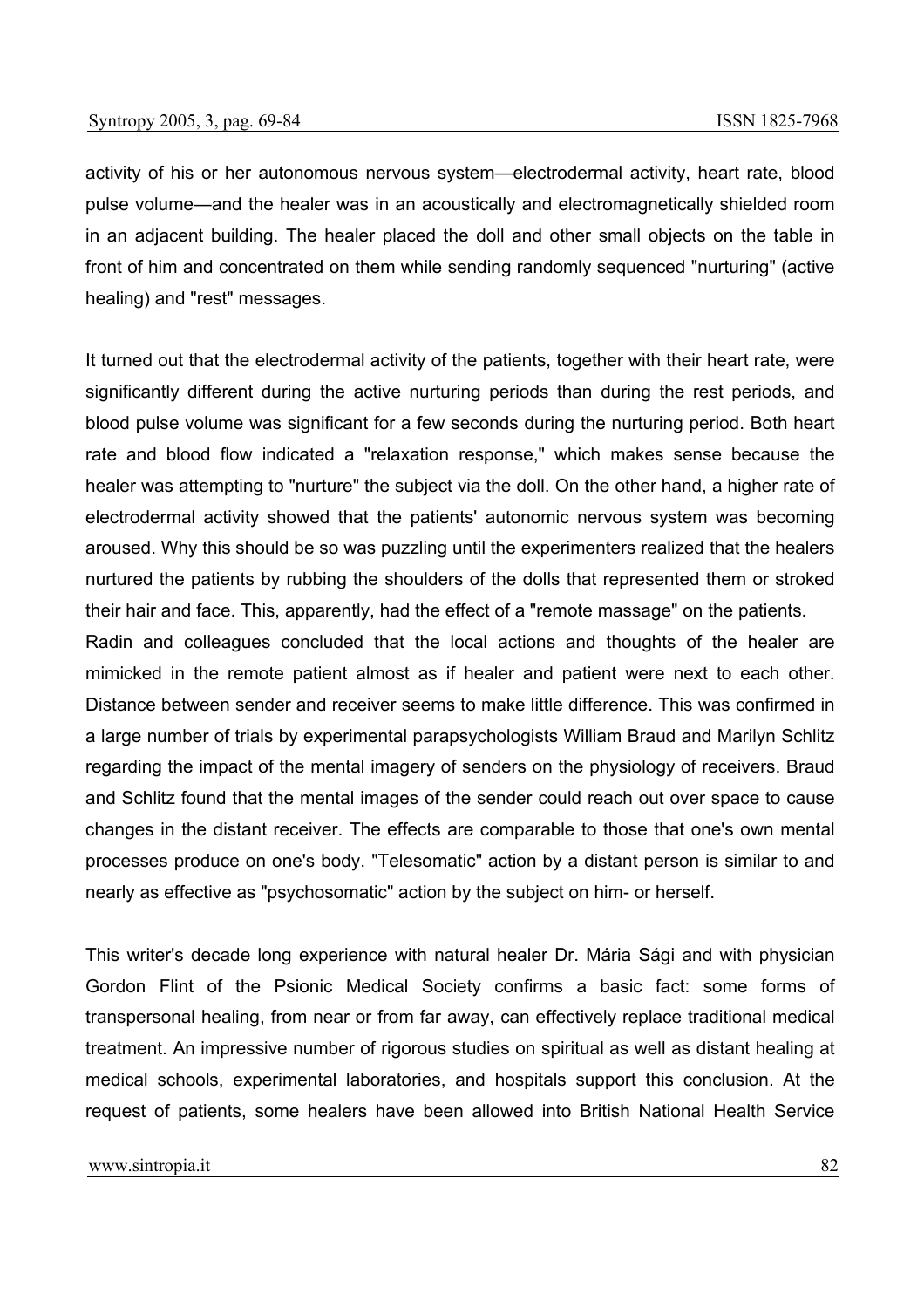hospitals since 1970, paid by the NHS itself. Psychiatrist Daniel Benor, founder of the UK's Doctor-Healer Network, examined more than 200 controlled trials of "spiritual healing," mainly of humans, but some directed at animals, plants, bacteria, yeasts, laboratory cell cultures, and enzymes. Nearly half had clearly documented therapeutic effects.

U.S. physician Larry Dossey spoke of a new era in medical practice. He called it Era III, nonlocal medicine. It follows Era II, mind-body medicine, and Era I, standard biochemical medicine.

Although pockets of skepticism remain, on the whole the debate among leading psychologists is shifting from whether transpersonal phenomena occur to *how* they occur. The experience of scores of psychiatrists, consciousness researchers, and alternative medical practitioners furnishes evidence that such phenomena are real and not imaginary. The paradigm of the new psychology is consistent with the paradigm of the new physics and the new biology. It testifies that the mind is a whole, the same as the body—and the cosmos. It tells us that we are not complex sophisticated machines, and are not separate from each other and from our environment. We are intrinsic elements of the biosphere and the universe.

## *Conclusions*

The paradigm of the new sciences indicates that the great streams of human endeavor, the stream of science and the stream of spirituality, are on a converging course. They share the realization that the cosmos is not a domain of unconscious matter moving about in passive space; that it is a dynamic, self-evolving whole, integral at all scales and in all domains. This realization informs the mind of a growing number of people in society: more specifically the segment called "alternative cultures" including the "cultural creatives." The search for the wholeness of life, of mind, and of nature is spreading and deepening from year to year.

The convergence of science and spirituality is important in itself, and it is also important in regard to its consequences. On the one hand it tells us that our intuitive insights about the nature of life and reality are not illusory: they are confirmed in their essence by cutting-edge